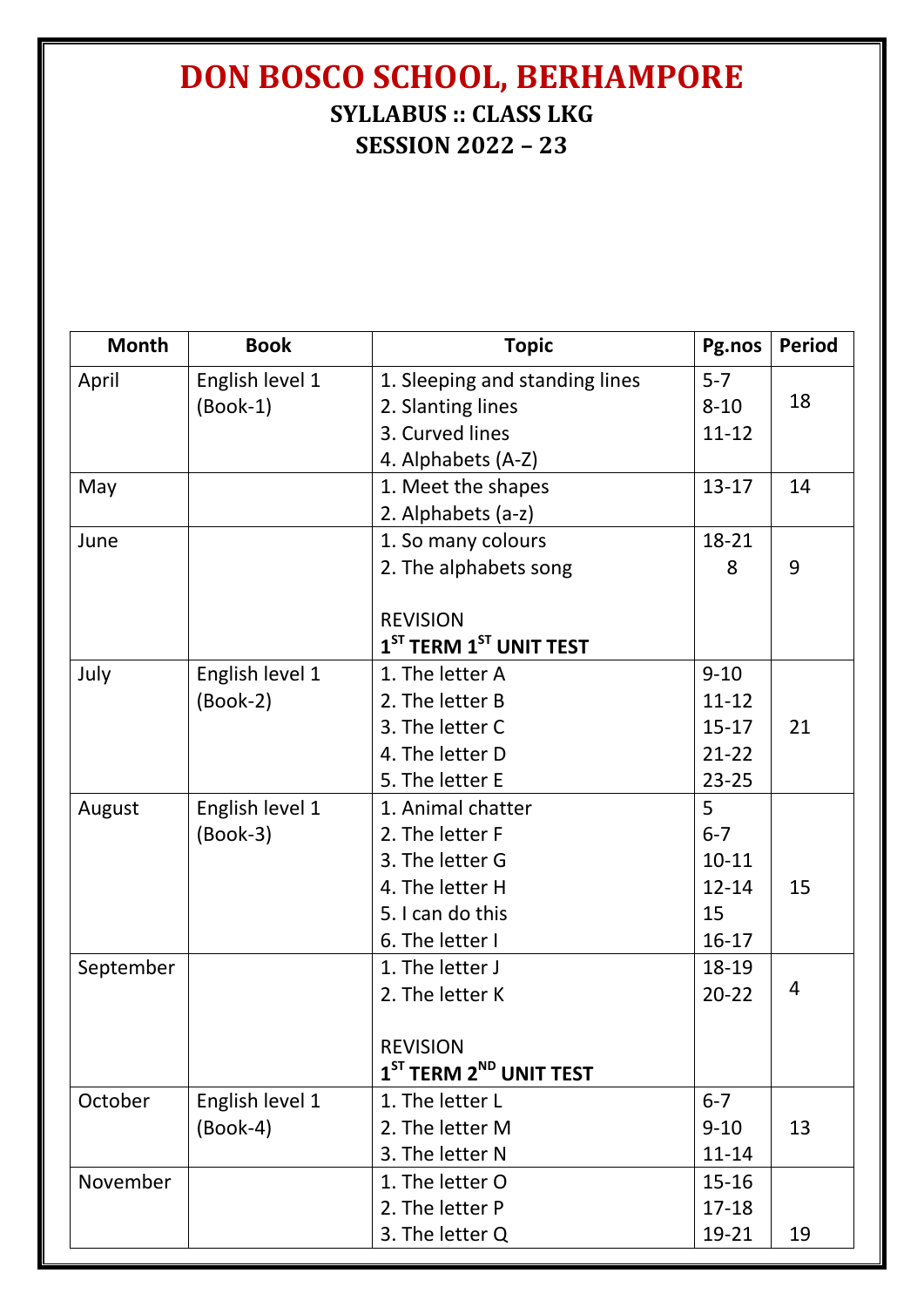|              |                     | <b>REVISION</b>                                |           |               |
|--------------|---------------------|------------------------------------------------|-----------|---------------|
|              |                     | 2 <sup>ND</sup> TERM 1 <sup>ST</sup> UNIT TEST |           |               |
| December     | English level 1     | 1. The letter R                                | $7 - 8$   |               |
|              | $(Book-5)$          | 2. The letter S                                | $10 - 11$ | 12            |
|              |                     | 3. Let's go                                    | $12 - 13$ |               |
|              |                     | 4. The letter T                                | 14-16     |               |
| January      | English level 1 (5) | 1. The letter U                                | 19-20     |               |
|              | and $1$ (Book-6)    | 2. The letter V                                | $21 - 23$ | 15            |
|              |                     | 3. The letter W                                | $7 - 8$   |               |
|              |                     | 4. Weather ways                                | 9         |               |
| February     |                     | 1. The letter X                                | $12 - 13$ |               |
|              |                     | 2. The letter Y                                | $14 - 16$ | 8             |
|              |                     | 3. The letter Z                                | 18-19     |               |
|              |                     | <b>REVISION</b>                                |           |               |
|              |                     | 2 <sup>ND</sup> TERM 2 <sup>ND</sup> UNIT TEST |           |               |
| <b>Month</b> | <b>Book</b>         | <b>Topic</b>                                   | Pg.nos    | <b>Period</b> |
| April        | Maths level 1       | 1. Matching                                    | $22 - 23$ |               |
|              | $(Book-1)$          | 2. Sorting                                     | 24        | 18            |
|              |                     | 3. Grouping                                    | 25        |               |
|              |                     | 4. Number 1-10                                 |           |               |
| May          |                     | 1. Equal sets                                  | 26        |               |
|              |                     | 2. More                                        | $27 - 28$ | 14            |
|              |                     | 3. Less                                        | 29-30     |               |
|              |                     | 4. Patterns                                    | 31-32     |               |
| June         |                     | 1. Circle                                      | 33        |               |
|              |                     | 2. Square                                      | 34        |               |
|              |                     | 3. Triangle                                    | 35        | 9             |
|              |                     | 4. Rectangle                                   | 36-37     |               |
|              |                     | 5. Number 11-20                                |           |               |
|              |                     | <b>REVISION</b>                                |           |               |
|              |                     | $1ST$ TERM $1ST$ UNIT TEST                     |           |               |
| July         | Maths level 1       | 1. Same or different                           | $26 - 28$ |               |
|              | $(Book-2)$          | 2. Big and small                               | 29        |               |
|              |                     | 3. Long and short                              | 30        |               |
|              |                     | 4. Heavy and light                             | 31        | 21            |
|              |                     | 5. Thick and thin                              | 32        |               |
|              |                     | 6. Tall and short                              | 33        |               |
|              |                     | 7. Number 21-50                                |           |               |
| August       |                     | 1. Far/near                                    | 34        |               |
|              |                     | 2. Inside/outside                              | 35        |               |
|              |                     | 3. Up/down                                     | 36        | 15            |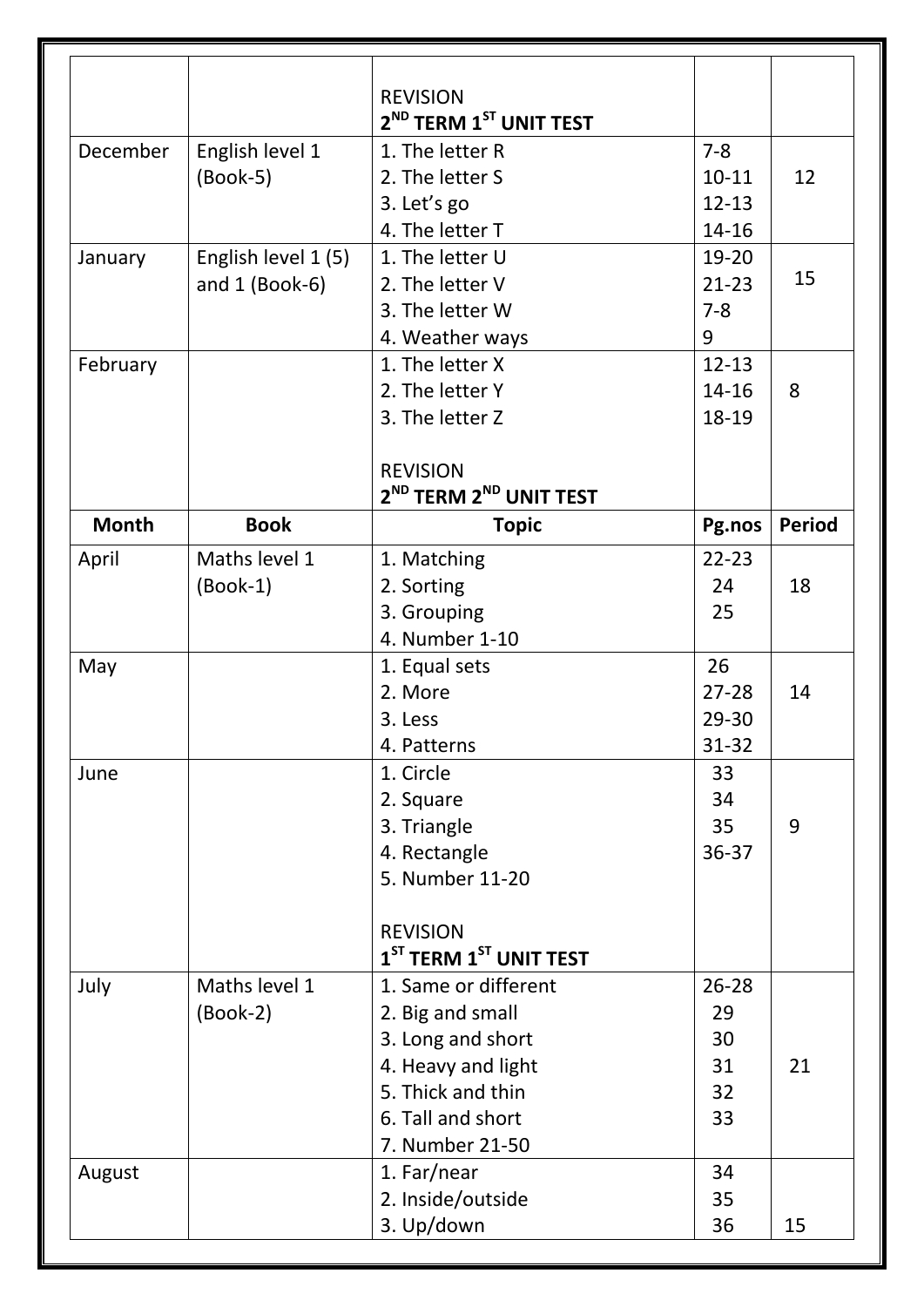|               |                    | 4. On/under                                    | 37             |               |
|---------------|--------------------|------------------------------------------------|----------------|---------------|
|               |                    | 5. In front of/behind                          | 38-39          |               |
| September     | Maths level 1      | 1. Number 1-5                                  | $23 - 37$      | 4             |
|               | $(Book-3)$         | <b>REVISION</b>                                |                |               |
|               |                    | $1ST$ TERM $2ND$ UNIT TEST                     |                |               |
| October       | Maths level 1      | 1. Number 0                                    | $22 - 23$      |               |
|               | $(Book-4)$         | 2. Ordering numbers                            | $24 - 25$      | 13            |
|               |                    | 3. Ordinal numbers                             | $26 - 27$      |               |
|               |                    | 4. Before-after-between                        | 28-29          |               |
| November      |                    | 1. More                                        | 30             |               |
|               |                    | 2. Less                                        | 31             | 19            |
|               |                    | 3. Comparing numbers                           | $32 - 34$      |               |
|               |                    | 4. Sequencing                                  | 35-36          |               |
|               |                    | 5. Number 51-80                                |                |               |
|               |                    |                                                |                |               |
|               |                    | <b>REVISION</b>                                |                |               |
|               |                    | 2 <sup>ND</sup> TERM 1 <sup>ST</sup> UNIT TEST |                |               |
| December      | Maths level 1      | 1. Number 6-10                                 | 24-38          | 12            |
|               | $(Book-5)$         |                                                |                |               |
| January       | Maths level 1      | 1. Data handling                               | 22             |               |
|               | $(Book-6)$         | 2. More and less                               | 23             | 15            |
|               |                    | 3. Number and Number Words 1-                  |                |               |
|               |                    | 100                                            |                |               |
| February      |                    | 1. One more                                    | $25 - 27$      |               |
|               |                    | 2. Two more                                    | 28-29          | 8             |
|               |                    | 3. Number 10 to 50                             | 30-38          |               |
|               |                    |                                                |                |               |
|               |                    | 2 <sup>ND</sup> TERM 2 <sup>nd</sup> UNIT TEST |                |               |
| <b>Month</b>  |                    |                                                |                |               |
|               | <b>Book</b>        | <b>Topic</b>                                   | Pg.nos         | <b>Period</b> |
|               |                    |                                                |                |               |
|               | G.k level 1 (Book- | 1. Shapes around us                            | 38-46          | 18            |
|               | 1)                 | 2. Colours around us                           | 47-54          |               |
|               | G.k level 1 (Book- | 1. About me                                    | 40             | 14            |
| May           | 2)                 | 2. My family                                   | $41 - 43$      |               |
|               |                    | 1. My house                                    | 44-45          | 9             |
|               |                    | 2. My body                                     | 46-50          |               |
| April<br>June |                    | Trace your hands                               |                |               |
|               |                    |                                                |                |               |
|               |                    | <b>REVISION</b>                                |                |               |
|               |                    | $1ST$ TERM $1st$ UNIT TEST                     |                |               |
| July          |                    | 1. Keeping clean                               | 51             |               |
|               |                    | 2. Good habits                                 | 52             |               |
|               |                    | 3. My school<br>4. Safety rules                | 53-54<br>55-56 | 21            |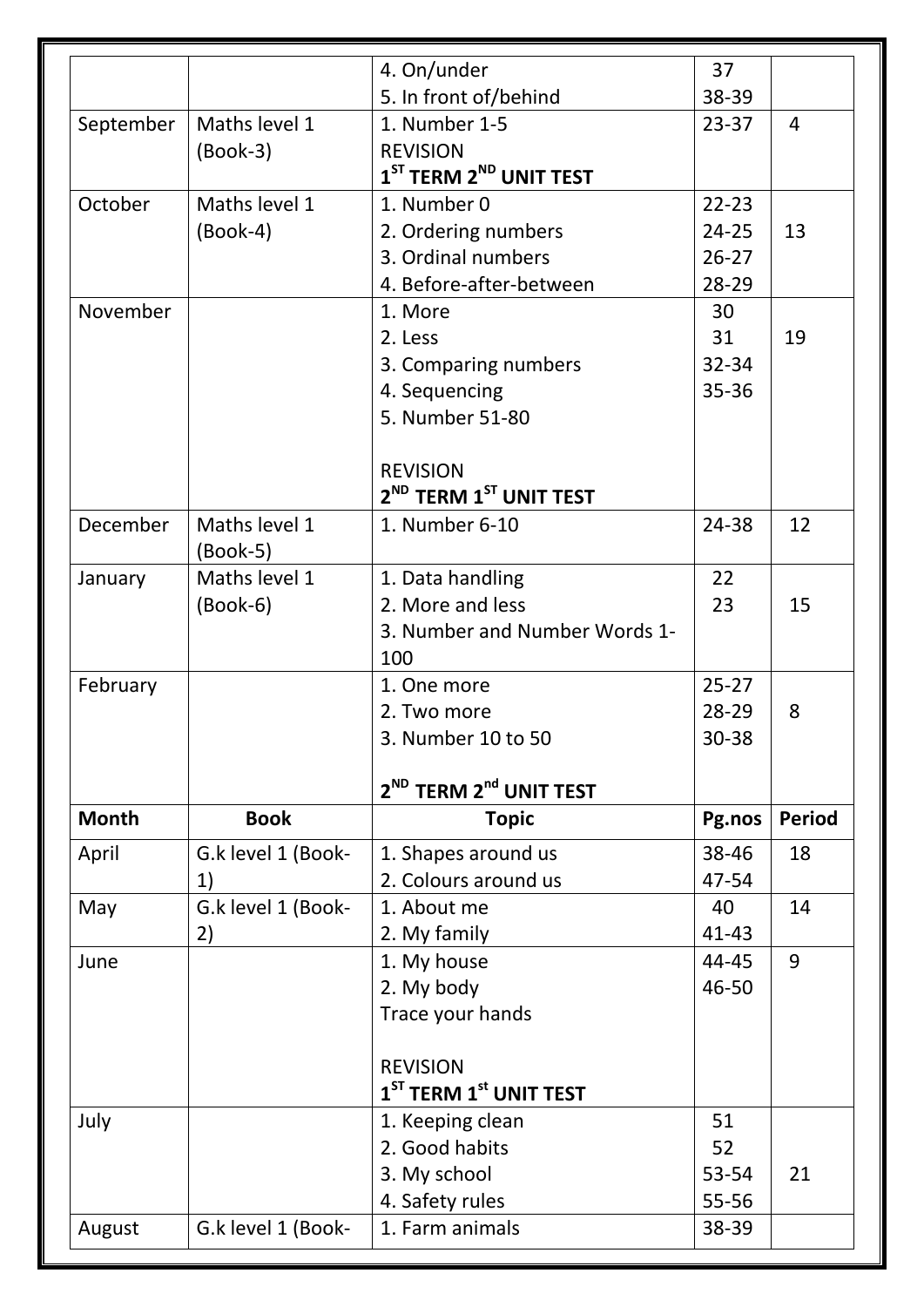|              | 3)                      | 2. Animal sounds                                 | 40-41               | 15             |
|--------------|-------------------------|--------------------------------------------------|---------------------|----------------|
|              |                         | 3. Wild animal                                   | 42-44               |                |
| September    |                         | 1. Birds                                         | 45-47               |                |
|              |                         | 2. Water animals                                 | 49-51               | $\overline{4}$ |
|              |                         | Pet animals                                      | 52-55               |                |
|              |                         | <b>REVISION</b>                                  |                     |                |
|              |                         | $1ST$ TERM $2nd$ UNIT TEST                       |                     |                |
| October      | G.K level 1 (Book-      | 1. Food                                          | 37-38               |                |
|              | 4)                      | 2. Fruits                                        | 39-41               | 13             |
|              |                         | 3. Vegetables                                    | $42 - 44$           |                |
|              |                         | 4. Food from animals                             | 45-46               |                |
| November     |                         | 1. Healthy and unhealthy                         | 47-49               |                |
|              |                         | 2. In my lunchbox                                | 50                  | 19             |
|              |                         | 3. Good eating habits                            | 51                  |                |
|              |                         | 4. Mind your manners                             | $52 - 53$           |                |
|              |                         |                                                  |                     |                |
|              |                         | <b>REVISION</b>                                  |                     |                |
|              |                         | 2 <sup>ND</sup> TERM 1 <sup>ST</sup> UNIT TEST   |                     |                |
| December     | G.k level 1 (Book-      | 1. Tanya's journey to grandma                    | 40-42               |                |
|              | 5)                      | house                                            |                     |                |
|              |                         | 2. Vehicles we use                               | 43-46               |                |
|              |                         | 3. Air vehicles                                  | 47-48               | 12             |
|              |                         | 4. Water vehicles                                | 49-52               |                |
|              |                         | 5. Road safety                                   | 53                  |                |
|              |                         | 6. Traffic light                                 | 54-55               |                |
| January      | G.k level 1 (6)         | 1. Day and night                                 | 39                  |                |
|              |                         | 2. Daytime                                       | 40                  |                |
|              |                         | 3. Night                                         | 41-43               | 15             |
|              |                         | 4. Animals at night                              | 44                  |                |
|              |                         | 5. Hot day (Activities)                          | 45-47               |                |
| February     |                         | 1. Cold day (Activities)                         | 48-50               |                |
|              |                         | 2. Rainy day (Activities)                        | 51-54               | 8              |
|              |                         | 3. Water                                         | 55                  |                |
|              |                         |                                                  |                     |                |
|              |                         | <b>REVISION</b>                                  |                     |                |
|              |                         | 2 <sup>ND</sup> TERM 2 <sup>ND</sup> UNIT TEST   |                     |                |
|              |                         |                                                  |                     |                |
| <b>Month</b> | <b>Book</b>             | <b>Topic</b>                                     | Pg.nos              | <b>Period</b>  |
| April        | <b>Rhymes (Smile</b>    | 1. ABC Song                                      | 3                   | 18             |
|              | with Rhymes Part-<br>A) | 2. ABC                                           | $4 - 5$             |                |
|              |                         |                                                  |                     |                |
|              |                         |                                                  |                     | 14             |
| May          |                         | 3. Early to Bed<br>4. Mummy Darling Papa Darling | 6<br>$\overline{7}$ |                |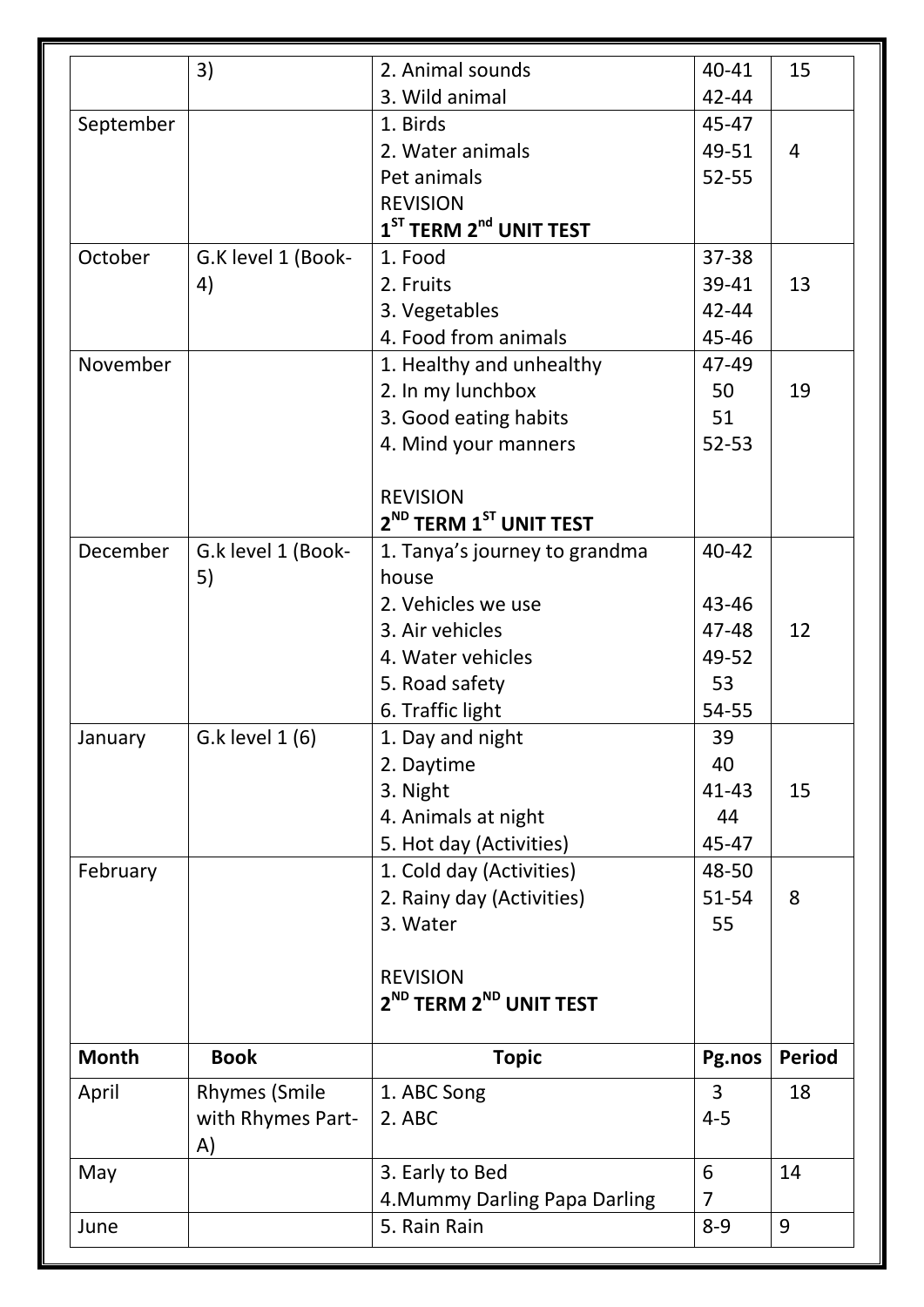|              |                                              | 6. Jack and Jill                               | $10 - 11$ |                |
|--------------|----------------------------------------------|------------------------------------------------|-----------|----------------|
|              |                                              | 1 <sup>st</sup> Term 1 <sup>st</sup> Unit Test |           |                |
| July         |                                              | 7. Baa Baa Black Sheep                         | $12 - 13$ | 21             |
|              |                                              | 8. Humpty Dumpty                               | $14 - 15$ |                |
|              |                                              | 9. Johnny Johnny                               | 16        |                |
| August       |                                              | 10. All work and no play                       | 17        | 15             |
|              |                                              | 11. Oh! Look at the moon                       | 18-19     |                |
| September    |                                              | 12. I hear thunder                             | $20 - 21$ | $\overline{4}$ |
|              |                                              | $1st$ term $2nd$ unit test                     |           |                |
| October      |                                              | 13. Twinkle Twinkle                            | $22 - 23$ | 13             |
|              |                                              | 14. Ring-A-Ring 'O' Roses                      | 24        |                |
| November     |                                              | 15. One Two                                    | 25        | 19             |
|              |                                              | 16. Are you Sleeping                           | $26 - 27$ |                |
|              |                                              | 17. Teddy Bear                                 | 28-29     |                |
|              |                                              | 18. Hickory, Dickory, Dock                     | 30-31     |                |
|              |                                              | 2 <sup>nd</sup> Term 1 <sup>st</sup> Unit Test |           |                |
| December     |                                              | 19. Chubby Cheeks                              | 32        | 12             |
|              |                                              | 20. London Bridge                              | 33        |                |
| January      |                                              | 21. Roses Are Red                              | 34-35     | 15             |
|              |                                              | 22. Stop and Go                                | 36-37     |                |
| February     |                                              | 23. Jingle Bell                                | 38-39     | 8              |
|              |                                              | 24. See Saw                                    | 40        |                |
|              |                                              | 2 <sup>nd</sup> Term 2 <sup>nd</sup> Unit Test |           |                |
| <b>Month</b> | <b>Book</b>                                  | <b>Topics</b>                                  | Pg.No.    | <b>Period</b>  |
| April-Sept   | All for kids Capital<br>and Small Letters    | Hand writing (Aa-Mm)                           | $2 - 29$  |                |
| Oct-Feb      |                                              | Hand Writing (Nn-Zz)                           | 30-56     |                |
| <b>Month</b> | <b>Book</b>                                  | <b>Topics</b>                                  | Pg. No    | <b>Period</b>  |
| April-Sept   | <b>Golden Cursive</b><br><b>Hand Writing</b> | Hand Writing (Aa-Mm)                           | $4 - 29$  |                |
| Oct-Feb      |                                              | Hand Writing (Nn-Zz)                           | 30-56     |                |
| <b>Month</b> | <b>Book</b>                                  | <b>Topics</b>                                  | Pg. No    | <b>Period</b>  |
| April-Sept   | Calligraphic                                 | 1. Patterns                                    | $3 - 4$   |                |
|              |                                              | 2. Hand Writing (Aa-Mm)                        | $6 - 33$  |                |
|              | Quotient                                     |                                                |           |                |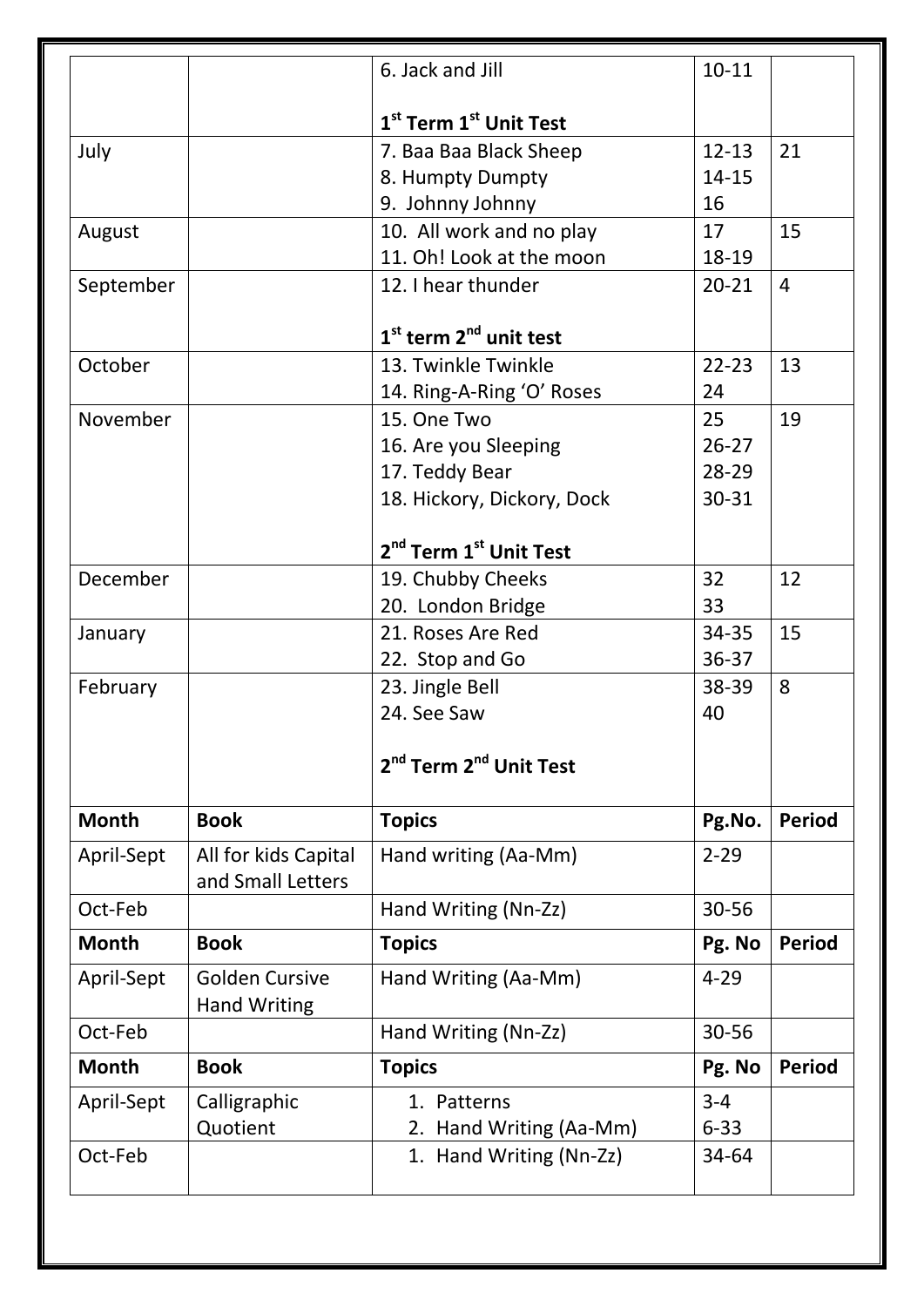| $TERM - 1$                     |                                                                                 |                                                                                                                                                                                                                |  |  |
|--------------------------------|---------------------------------------------------------------------------------|----------------------------------------------------------------------------------------------------------------------------------------------------------------------------------------------------------------|--|--|
|                                |                                                                                 |                                                                                                                                                                                                                |  |  |
|                                |                                                                                 |                                                                                                                                                                                                                |  |  |
|                                |                                                                                 |                                                                                                                                                                                                                |  |  |
| <b>TOPICS</b>                  | <b>PAGE NO.</b>                                                                 | NO. OF<br><b>PERIODS</b>                                                                                                                                                                                       |  |  |
| 1. Myself -1                   | $3-4$                                                                           |                                                                                                                                                                                                                |  |  |
| 2. Myself -2                   | 5                                                                               | 18                                                                                                                                                                                                             |  |  |
| 3. My School - 1               | 6                                                                               |                                                                                                                                                                                                                |  |  |
| 4. My School - 2               | $\overline{7}$                                                                  | 14                                                                                                                                                                                                             |  |  |
|                                |                                                                                 |                                                                                                                                                                                                                |  |  |
|                                | 8                                                                               | 9                                                                                                                                                                                                              |  |  |
| <b>JUNE</b><br><b>REVISION</b> |                                                                                 |                                                                                                                                                                                                                |  |  |
| $TERM - 1$                     |                                                                                 |                                                                                                                                                                                                                |  |  |
|                                |                                                                                 |                                                                                                                                                                                                                |  |  |
|                                |                                                                                 |                                                                                                                                                                                                                |  |  |
|                                |                                                                                 |                                                                                                                                                                                                                |  |  |
|                                |                                                                                 | NO. OF                                                                                                                                                                                                         |  |  |
|                                |                                                                                 | <b>PERIODS</b>                                                                                                                                                                                                 |  |  |
| 6. Days                        | 9                                                                               |                                                                                                                                                                                                                |  |  |
| 7. Months                      | $10 - 11$                                                                       |                                                                                                                                                                                                                |  |  |
| 8. My Daily Routine            | $12 - 13$                                                                       | 21                                                                                                                                                                                                             |  |  |
| 9. Parts of the Body           | $14 - 15$                                                                       |                                                                                                                                                                                                                |  |  |
| 10. Cleanliness and<br>Health  | 16                                                                              | 15                                                                                                                                                                                                             |  |  |
|                                | $17 - 18$                                                                       |                                                                                                                                                                                                                |  |  |
|                                |                                                                                 |                                                                                                                                                                                                                |  |  |
|                                | LEVEL (1)<br>5. Colours<br>LEVEL (1)<br><b>TOPICS</b><br>11. People who help us | 1 <sup>st</sup> UNIT TEST<br><b>Subject - CONVERSATION</b><br>(CONVERSATION TODAY)<br>2 <sup>nd</sup> UNIT TEST<br><b>Subject - CONVERSATION</b><br>(CONVERSATION TODAY)<br><b>PAGE NO.</b><br><b>REVISION</b> |  |  |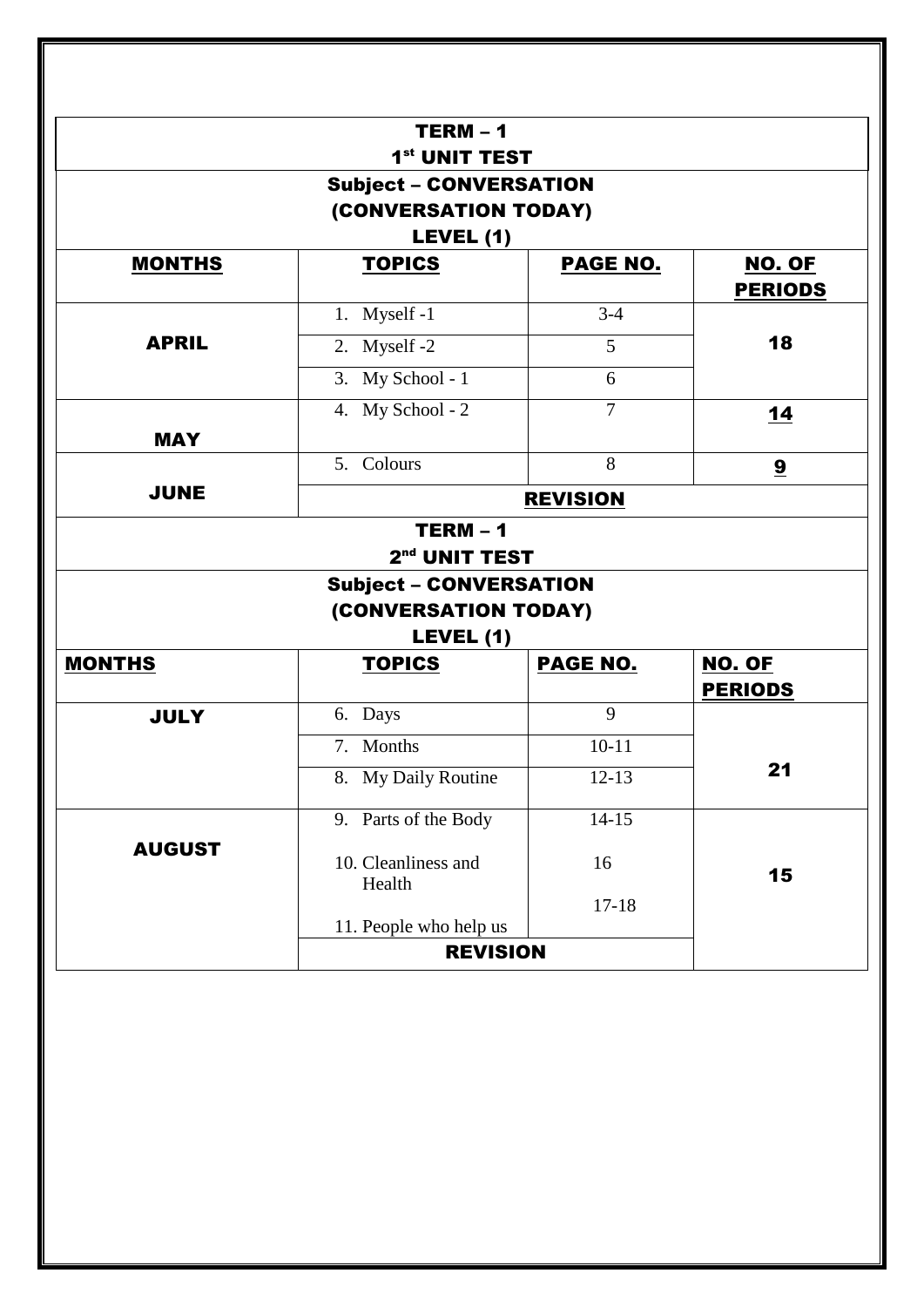|                 | <b>Subject - CONVERSATION</b><br>(CONVERSATION TODAY)<br>LEVEL (1) |                 |                                 |
|-----------------|--------------------------------------------------------------------|-----------------|---------------------------------|
| <b>MONTHS</b>   | <b>TOPICS</b>                                                      | <b>PAGE NO.</b> | <b>NO. OF</b><br><b>PERIODS</b> |
| <b>OCTOBER</b>  | 1. Air, Water and Food<br>2. Hours and Minutes                     | 19<br>20        | 13                              |
| <b>NOVEMBER</b> | 3. Homes of Animals<br>4. Animal Voices                            | 21<br>22        | 19                              |
|                 |                                                                    | <b>REVISION</b> |                                 |
|                 | $TERM - 2$<br>2 <sup>nd</sup> UNIT TEST                            |                 |                                 |
|                 | <b>Subject - CONVERSATION</b><br>(CONVERSATION TODAY)<br>LEVEL (1) |                 |                                 |
| <b>MONTHS</b>   | <b>TOPICS</b>                                                      | <b>PAGE NO.</b> | <b>NO. OF</b><br><b>PERIODS</b> |
| <b>DECEMBER</b> | 5. Baby Animals<br>The Sun and the<br>6.<br>Moon                   | 23<br>24        | 12                              |
| <b>JANUARY</b>  | 7. Geographical<br>8. Good Behaviour                               | 25<br>26        | 15                              |
| <b>FEBRUARY</b> | 9. General                                                         | 27              |                                 |
|                 | 10. Countries and<br>Capitals                                      | 28              | 8                               |
|                 |                                                                    | <b>REVISION</b> |                                 |